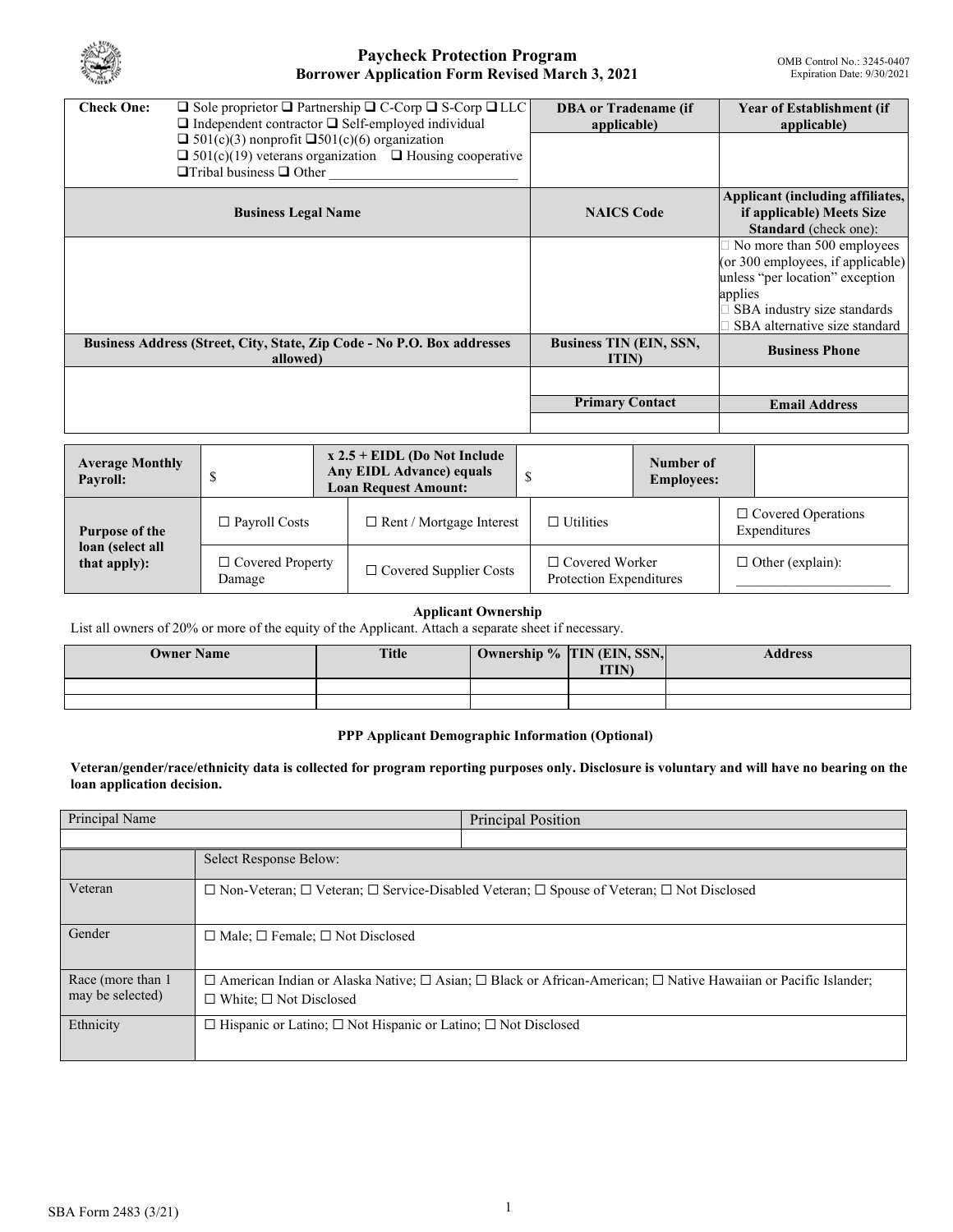

*If questions (1), (2), (5), or (6) are answered "Yes," the loan will not be approved.*

|    | <b>Question</b>                                                                                                                                                                                                                                                                                                                                                                                                                                                                          | Yes | $\bf No$ |
|----|------------------------------------------------------------------------------------------------------------------------------------------------------------------------------------------------------------------------------------------------------------------------------------------------------------------------------------------------------------------------------------------------------------------------------------------------------------------------------------------|-----|----------|
|    | 1. Is the Applicant or any owner of the Applicant presently suspended, debarred, proposed for debarment, declared ineligible,<br>voluntarily excluded from participation in this transaction by any Federal department or agency, or presently involved in any<br>bankruptcy?                                                                                                                                                                                                            |     |          |
|    | Has the Applicant, any owner of the Applicant, or any business owned or controlled by any of them, ever obtained a direct or<br>guaranteed loan from SBA or any other Federal agency (other than a Federal student loan made or guaranteed through a program<br>administered by the Department of Education) that is (a) currently delinquent, or (b) has defaulted in the last 7 years and caused a loss<br>to the government?                                                          |     |          |
| 3. | Is the Applicant or any owner of the Applicant an owner of any other business, or have common management (including a<br>management agreement) with any other business? If yes, list all such businesses (including their TINs if available) and describe the<br>relationship on a separate sheet identified as addendum A.                                                                                                                                                              |     |          |
|    | 4. Did the Applicant receive an SBA Economic Injury Disaster Loan between January 31, 2020 and April 3, 2020? If yes, provide<br>details on a separate sheet identified as addendum B.                                                                                                                                                                                                                                                                                                   |     |          |
| 5. | Is the Applicant (if an individual) or any individual owning 20% or more of the equity of the Applicant presently incarcerated or, for<br>any felony, presently subject to an indictment, criminal information, arraignment, or other means by which formal criminal charges<br>are brought in any jurisdiction?<br>Initial here to confirm your response to question $5 \rightarrow$                                                                                                    |     |          |
|    | 6. Within the last 5 years, for any felony involving fraud, bribery, embezzlement, or a false statement in a loan application or an<br>application for federal financial assistance, has the Applicant (if an individual) or any owner of the Applicant 1) been convicted; 2)<br>pleaded guilty; 3) pleaded nolo contendere; or 4) commenced any form of parole or probation (including probation before judgment)?<br>Initial here to confirm your response to question $6 \rightarrow$ |     |          |
|    | 7. Is the United States the principal place of residence for all employees included in the Applicant's payroll calculation above?                                                                                                                                                                                                                                                                                                                                                        |     |          |
|    | 8. Is the Applicant a franchise?                                                                                                                                                                                                                                                                                                                                                                                                                                                         |     |          |
|    | 9. Is the franchise listed in SBA's Franchise Directory? If yes, enter SBA Franchise Identifier Code here:                                                                                                                                                                                                                                                                                                                                                                               |     |          |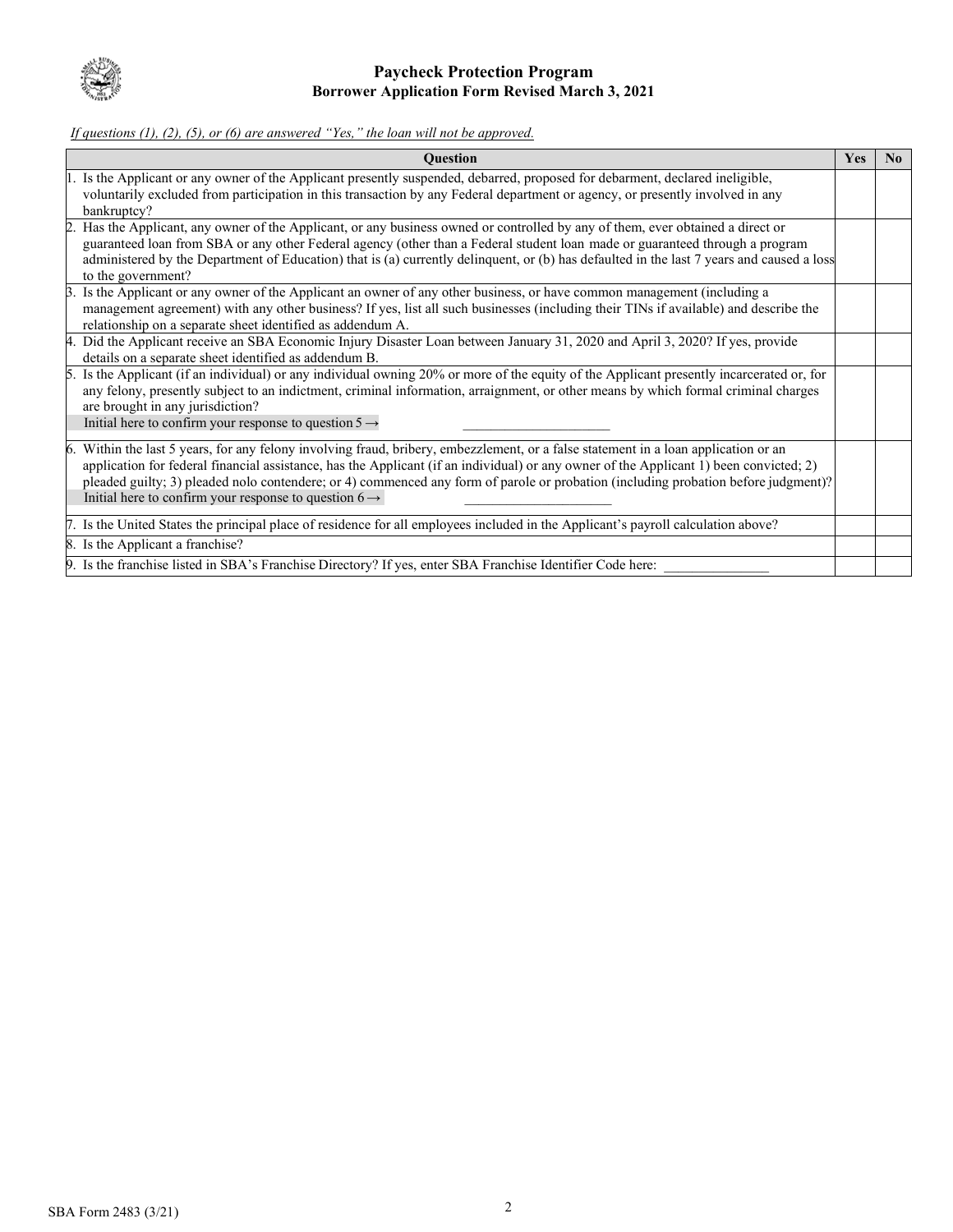

### **By Signing Below, You Make the Following Representations, Authorizations, and Certifications**

I certify that:

- I have read the statements included in this form, including the Statements Required by Law and Executive Orders, and I understand them.
- The Applicant is eligible to receive a loan under the rules in effect at the time this application is submitted that have been issued by the Small Business Administration (SBA) and the Department of the Treasury (Treasury) implementing the Paycheck Protection Program under Division A, Title I of the Coronavirus Aid, Relief, and Economic Security Act (CARES Act) and the Economic Aid to Hard-Hit Small Businesses, Nonprofits, and Venues Act (the Paycheck Protection Program Rules).
- The Applicant, together with its affiliates (if applicable), (1) is an independent contractor, self-employed individual, or sole proprietor with no employees; (2) if not a housing cooperative, eligible 501(c)(6) organization, or eligible destination marketing organization, employs no more than the greater of 500 employees or, if applicable, the size standard in number of employees established by SBA in 13 C.F.R. 121.201 for the Applicant's industry; (3) if a housing cooperative, eligible 501(c)(6) organization, or eligible destination marketing organization, employs no more than 300 employees; (4) if NAICS 72, employs no more than 500 employees per physical location; (5) if a news organization that is majority owned or controlled by a NAICS code 511110 or 5151 business or a nonprofit public broadcasting entity with a trade or business under NAICS code 511110 or 5151, employs no more than 500 employees (or, if applicable, the size standard in number of employees established by SBA in 13 C.F.R. 121.201 for the Applicant's industry) per location; or (6) is a small business under the applicable revenue-based size standard established by SBA in 13 C.F.R. 121.201 for the Applicant's industry or under the SBA alternative size standard.
- I will comply, whenever applicable, with the civil rights and other limitations in this form.
- All loan proceeds will be used only for business-related purposes as specified in the loan application and consistent with the Paycheck Protection Program Rules including the prohibition on using loan proceeds for lobbying activities and expenditures. If Applicant is a news organization that became eligible for a loan under Section 317 of the Economic Aid to Hard-Hit Small Businesses, Nonprofits, and Venues Act, proceeds of the loan will be used to support expenses at the component of the business concern that produces or distributes locally focused or emergency information.
- I understand that SBA encourages the purchase, to the extent feasible, of American-made equipment and products.
- The Applicant is not engaged in any activity that is illegal under federal, state or local law.
- Any EIDL loan received by the Applicant (Section 7(b)(2) of the Small Business Act) between January 31, 2020 and April 3, 2020 was for a purpose other than paying payroll costs and other allowable uses for loans under the Paycheck Protection Program Rules.

For Applicants who are individuals: I authorize the SBA to request criminal record information about me from criminal justice agencies for the purpose of determining my eligibility for programs authorized by the Small Business Act, as amended.

The authorized representative of the Applicant must certify in good faith to all of the below by **initialing** next to each one:

- The Applicant was in operation on February 15, 2020, has not permanently closed, and was either an eligible self-employed individual, independent contractor, orsole proprietorship with no employees, or had employees for whom it paid salaries and payroll taxes or paid independent contractors, as reported on Form(s) 1099-MISC.
- Current economic uncertainty makes this loan request necessary to support the ongoing operations of the Applicant.
- The funds will be used to retain workers and maintain payroll; or make payments for mortgage interest, rent, utilities, covered operations expenditures, covered property damage costs, covered supplier costs, and covered worker protection expenditures as specified under the Paycheck Protection Program Rules; I understand that if the funds are knowingly used for unauthorized purposes, the federal government may hold me legally liable, such as for charges of fraud.
- I understand that loan forgiveness will be provided for the sum of documented payroll costs, covered mortgage interest payments, covered rent payments, covered utilities, covered operations expenditures, covered property damage costs, covered supplier costs, and covered worker protection expenditures, and not more than 40% of the forgiven amount may be for non-payroll costs. If required, the Applicant will provide to the Lender and/or SBA documentation verifying the number of full-time equivalent employees on the Applicant's payroll as well as the dollar amounts of eligible expenses for the covered period following this loan.
- The Applicant has not and will not receive another loan under the Paycheck Protection Program, section 7(a)(36) of the Small Business Act (15 U.S.C. 636(a)(36)) (this does not include Paycheck Protection Program second draw loans, section 7(a)(37) of the Small Business Act (15 U.S.C. 636(a)(37)).
- The Applicant has not and will not receive a Shuttered Venue Operator grant from SBA.
- The President, the Vice President, the head of an Executive department, or a Member of Congress, or the spouse of such person as determined under applicable common law, does not directly or indirectly hold a controlling interest in the Applicant, with such terms having the meanings provided in Section 322 of the Economic Aid to Hard-Hit Small Businesses, Nonprofits, and Venues Act.
- The Applicant is not an issuer, the securities of which are listed on an exchange registered as a national securities exchange under section 6 of the Securities Exchange Act of 1934 (15 U.S.C. 78f).
- I further certify that the information provided in this application and the information provided in all supporting documents and forms is true and accurate in all material respects. I understand that knowingly making a false statement to obtain a guaranteed loan from SBA is punishable under the law, including under 18 U.S.C. 1001 and 3571 by imprisonment of not more than five years and/or a fine of up to \$250,000; under 15 U.S.C. 645 by imprisonment of not more than two years and/or a fine of not more than \$5,000; and, if submitted to a federally insured institution, under 18 U.S.C. 1014 by imprisonment of not more than thirty years and/or a fine of not more than \$1,000,000.
- I acknowledge that the Lender will confirm the eligible loan amount using required documents submitted. I understand, acknowledge, and agree that the Lender can share any tax information that I have provided with SBA's authorized representatives, including authorized representatives of the SBA Office of Inspector General, for the purpose of compliance with SBA Loan Program Requirements and all SBA reviews.

 $\overline{\phantom{a}}$  , and the contribution of the contribution of the contribution of the contribution of the contribution of the contribution of the contribution of the contribution of the contribution of the contribution of the

Signature of Authorized Representative of Applicant Date Date Date Date

 $\_$  , and the set of the set of the set of the set of the set of the set of the set of the set of the set of the set of the set of the set of the set of the set of the set of the set of the set of the set of the set of th

Print Name Title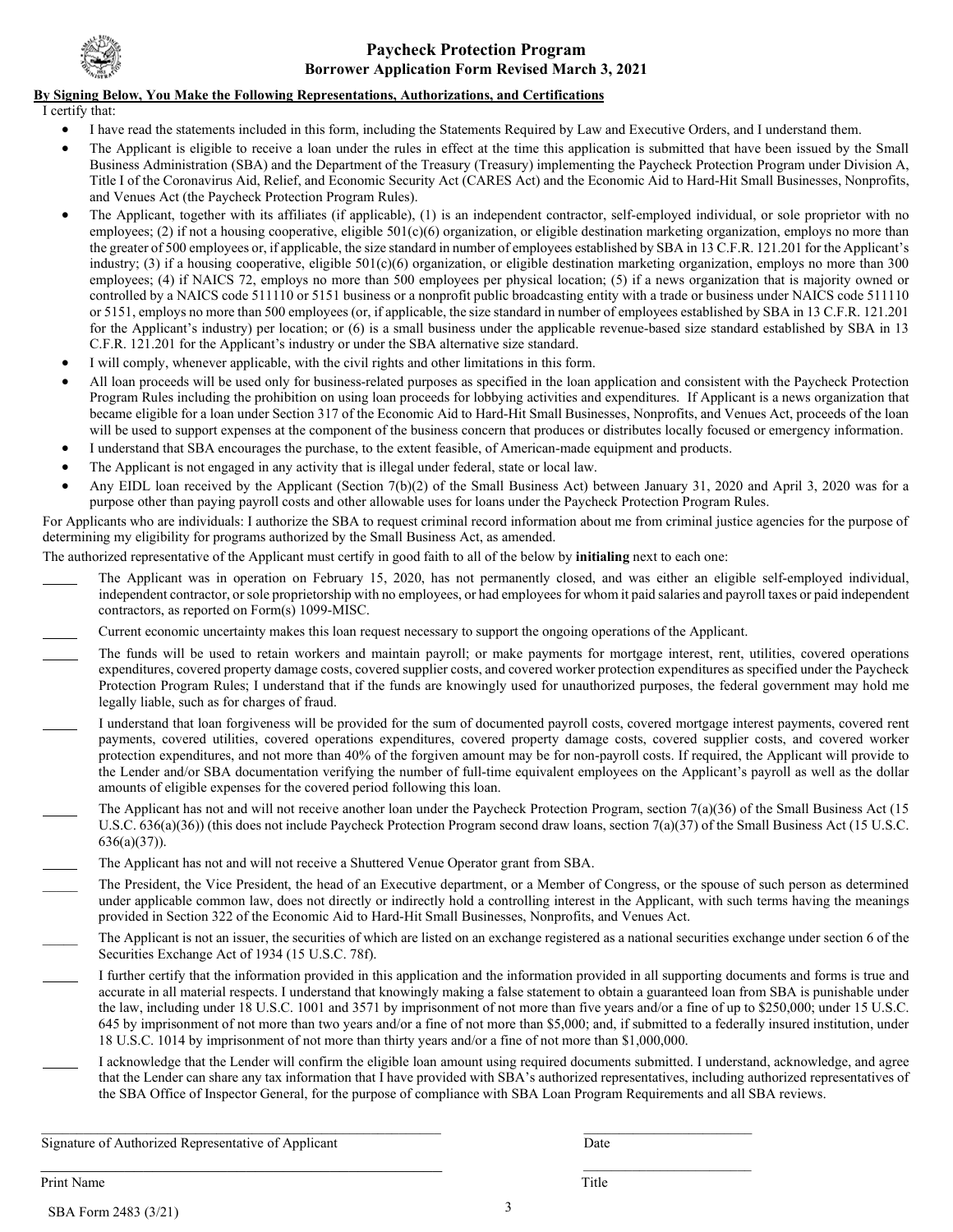

#### **Purpose of this form:**

This form is to be completed by the authorized representative of the Applicant and *submitted to your SBA Participating Lender*. Submission of the requested information is required to make a determination regarding eligibility for financial assistance. Failure to submit the information would affect that determination.

An Applicant that files an IRS Form 1040, Schedule C, and elects to calculate the PPP loan amount using net profit must use this form. *An Applicant that*  files an IRS Form 1040, Schedule C, and elects to calculate the PPP loan amount using gross income cannot use this form, and instead must use SBA Form *2483-C.* An Applicant that files an IRS Form 1040, Schedule F, and calculates the PPP loan amount using gross income must also use this form.

#### **Instructions for completing this form:**

With respect to Purpose of the Loan, payroll costs consist of compensation to employees (whose principal place of residence is the United States) in the form of salary, wages, commissions, or similar compensation; cash tips or the equivalent (based on employer records of past tips or, in the absence of such records, a reasonable, good-faith employer estimate of such tips); payment for vacation, parental, family, medical, or sick leave (except those paid leave amounts for which a credit is allowed under FFCRA Sections 7001 and 7003); allowance for separation or dismissal; payment for the provision of employee benefits (including insurance premiums) consisting of group health care coverage, group life, disability, vision, or dental insurance, and retirement benefits; payment of state and local taxes assessed on compensation of employees; and, for an independent contractor or sole proprietor, wage, commissions, income, or net earnings from self-employment or similar compensation.

For purposes of calculating Average Monthly Payroll, most Applicants will use the average monthly payroll for 2019 or 2020, excluding costs over \$100,000 on an annualized basis, as prorated for the period during which the payments are made or the obligation to make the payments is incurred, for each employee. For seasonal businesses, the Applicant may elect to instead use average total monthly payroll for any twelve-week period selected by the Applicant between February 15, 2019 and February 15, 2020, excluding costs over \$100,000 on an annualized basis, as prorated for the period during which the payments are made or the obligation to make the payments is incurred, for each employee. For new businesses, average monthly payroll may be calculated using the time period from January 1, 2020 to February 29, 2020, excluding costs over \$100,000 on an annualized basis, as prorated for the period during which the payments are made or the obligation to make the payments is incurred, for each employee. For farmers and ranchers that operate as a sole proprietorship or as an independent contractor, or who are eligible self-employed individuals and report farm income or expenses on a Schedule F (or any equivalent successor IRS form), payroll costs are computed using eligible payroll costs for employees, if any, plus the lesser of \$100,000 and the difference between gross income and any eligible payroll costs for employees, as reported on a Schedule F. For Applicants that file IRS Form 1040, Schedule C, and elect to calculate the PPP loan amount using net profit, payroll costs are computed using line 31 net profit amount, limited to \$100,000, plus any eligible payroll costs for employees (to calculate loan amount using gross income, see SBA Form 2483-C). For Applicants that are partnerships, payroll costs are computed using net earnings from self-employment of individual general partners, as reported on IRS Form 1065 K-1, reduced by section 179 expense deduction claimed, unreimbursed partnership expenses claimed, and depletion claimed on oil and gas properties, multiplied by 0.9235, that is not more than \$100,000, plus any eligible payroll costs for employees.

For purposes of reporting Number of Employees, sole proprietors, self-employed individuals, and independent contractors should include themselves as employees (i.e., the minimum number in the box Number of Employees is one). Applicants may use their average employment over the time period used to calculate their aggregate payroll costs to determine their number of employees. Alternatively, Applicants may elect to use the average number of employees per pay period in the 12 completed calendar months prior to the date of the loan application.

For purposes of reporting Year of Establishment, self-employed individuals and independent contractors may enter "NA".

For purposes of reporting NAICS Code, applicants must match the business activity code provided on their IRS income tax filings, if applicable.

If Applicant is refinancing an Economic Injury Disaster Loan (EIDL): Add the outstanding amount of an EIDL made between January 31, 2020 and April 3, 2020 to Loan Request as indicated on the form. Do not add the amount of any EIDL Advance.

All parties listed below are considered owners of the Applicant:

- For a sole proprietorship, the sole proprietor;
- For a partnership, all general partners, and all limited partners owning 20% or more of the equity of the firm;
- For a corporation, all owners of 20% or more of the corporation;
- For limited liability companies, all members owning 20% or more of the company; and
- Any Trustor (if the Applicant is owned by a trust).

For purposes of reporting (optional) demographic information:

- 1. **Purpose**. Veteran/gender/race/ethnicity data is collected for program reporting purposes only.
- 2. **Description**. This form requests information about each of the Applicant's Principals. Add additional sheets if necessary.
- 3. **Definition of Principal**. The term "Principal" means:
	- For a self-employed individual, independent contractor, or a sole proprietor, the self-employed individual, independent contractor, or sole proprietor.
	- For a partnership, all general partners and all limited partners owning 20% or more of the equity of the Applicant, or any partner that is involved in the management of the Applicant's business.
	- For a corporation, all owners of 20% or more of the Applicant, and each officer and director.
	- For a limited liability company, all members owning 20% or more of the Applicant, and each officer and director.
	- Any individual hired by the Applicant to manage the day-to-day operations of the Applicant ("key employee").
	- Any trustor (if the Applicant is owned by a trust).
	- For a nonprofit organization, the officers and directors of the Applicant.
- 4. **Principal Name**. Insert the full name of the Principal.
- 5. **Principal Position**. Identify the Principal's position; for example, self-employed individual; independent contractor; sole proprietor; general partner; owner; officer; director; member; or key employee.